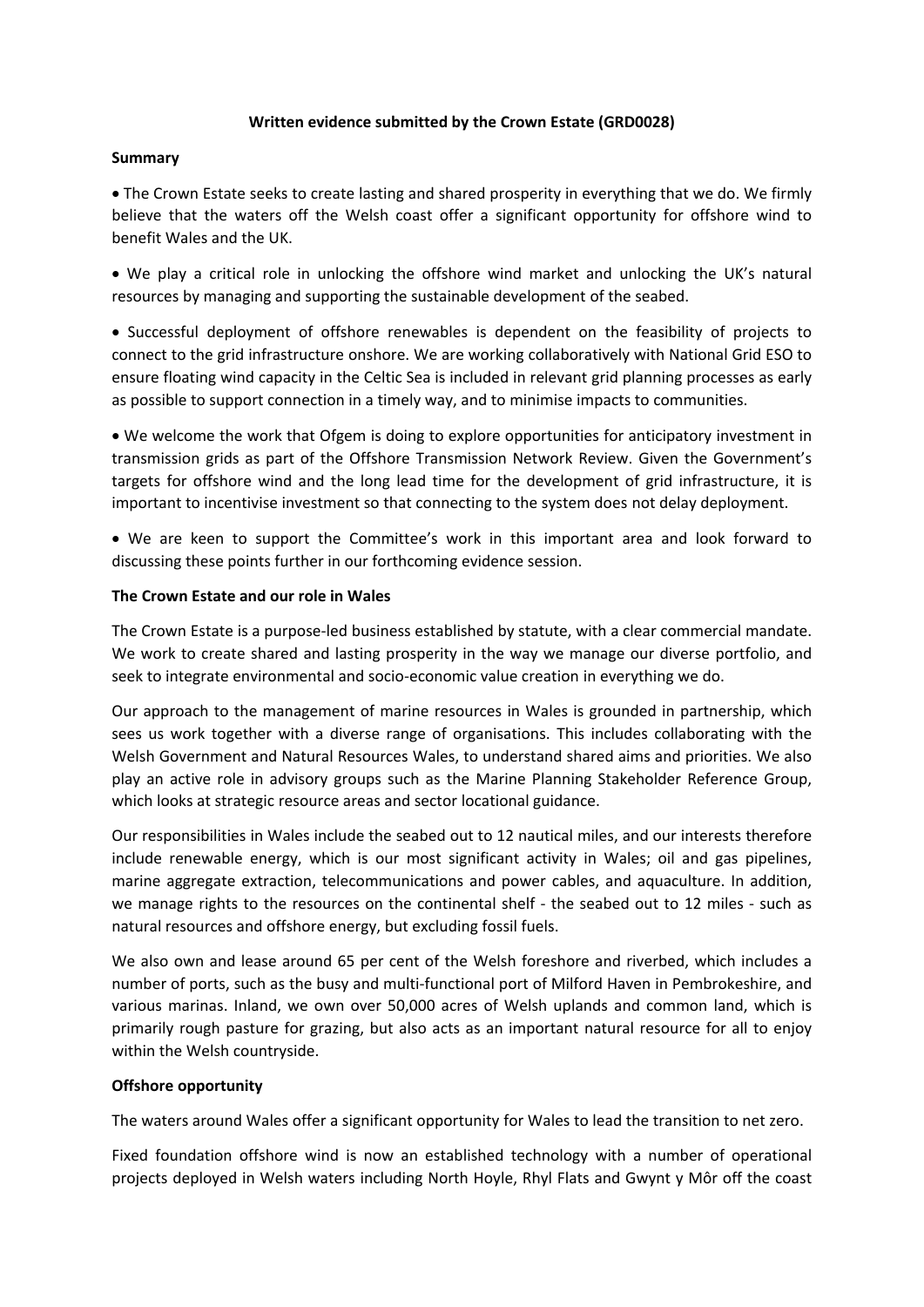of North Wales. A further approximately 600 MW of capacity is under development with Awel y Môr, and a further 1.5 GW subject to plan level Habitats Regulations Assessment.

In July 2021, we were pleased to announce that the Llŷr 1 and Llŷr 2 floating wind Test & Demonstration projects comprising two separate 100MW sites, were given the green light to progress to the plan-level Habitats Regulations Assessment stage of the development process. The projects are intending to test new foundation and mooring technologies, using new designs, materials and construction approaches and could play an important role in supporting the development and momentum of the regional supply chain, helping support new jobs, skills and economic growth.

To further support the development of the floating offshore wind sector beyond Test & Demonstration scale, in November 2021 The Crown Estate committed to unlocking up to 4GW of new floating wind capacity in the Celtic Sea by 2035. We are continuing to engage with the market and stakeholders to refine the design of a programme that delivers for the environment, for society and for the economy.

Wales also has significant wave and tidal energy potential. A particular example is Menter Môn, a social enterprise in Ynys Môn developing the Morlais tidal stream project, leasing 35km2 of seabed, with the potential to generate up to 240MW. We recently announced a £1.2 million investment to support the project to deliver its environmental monitoring and mitigation package (EMMP) – an essential step in safeguarding the marine environment and enabling the project to progress. The work will monitor for interactions with sensitive species as well as testing ongoing monitoring technologies. Crucially this work will be applicable to any tidal stream device deployed at the site and therefore represents an important step in addressing significant evidence gaps and consenting challenges faced by the current data poor tidal sector.

We look forward to continuing to work with UK and Welsh governments in partnership to support their renewable energy and net zero ambitions, and to working with the organisations responsible for critical enabling infrastructure – electricity network operators, ports authorities and the supply chain.

# **Grid capacity**

Delivering the scale-up of offshore renewables required to support the clean energy transition will place substantial demands on infrastructure, for example in terms of ports and the electricity grid – both of which are key enablers to support delivery. We note that a recent report commissioned by the Welsh Government<sup>1</sup> identified that significant investment in the onshore electricity grid will be required for the connection of future offshore generation capacity. We are supporting work by BEIS and Ofgem to help address this through initiatives such as the Offshore Transmission Network Review (OTNR) and welcome in particular recent moves to allow anticipatory investment<sup>2</sup> in grid infrastructure necessary to connect offshore wind.

Whilst we are not directly responsible for the connection of offshore renewables to the transmission system, we have a key role in the provision of seabed rights for both the generation and the offshore transmission infrastructure assets. Given this role, we are strategic partners in the BEIS led OTNR. This major policy review provides an excellent opportunity to transform the way offshore generation

<sup>&</sup>lt;sup>1</sup> [Offshore](https://gov.wales/sites/default/files/publications/2021-09/grid-report-non-technical-summary.pdf) [wind](https://gov.wales/sites/default/files/publications/2021-09/grid-report-non-technical-summary.pdf) [and](https://gov.wales/sites/default/files/publications/2021-09/grid-report-non-technical-summary.pdf) [grid](https://gov.wales/sites/default/files/publications/2021-09/grid-report-non-technical-summary.pdf) [in](https://gov.wales/sites/default/files/publications/2021-09/grid-report-non-technical-summary.pdf) [Wales](https://gov.wales/sites/default/files/publications/2021-09/grid-report-non-technical-summary.pdf) [report:](https://gov.wales/sites/default/files/publications/2021-09/grid-report-non-technical-summary.pdf) [non-technical](https://gov.wales/sites/default/files/publications/2021-09/grid-report-non-technical-summary.pdf) [summary](https://gov.wales/sites/default/files/publications/2021-09/grid-report-non-technical-summary.pdf) [\(gov.wales\)](https://gov.wales/sites/default/files/publications/2021-09/grid-report-non-technical-summary.pdf)

<sup>&</sup>lt;sup>2</sup> [Update](https://www.ofgem.gov.uk/sites/default/files/2022-01/Offshore%20Coordination%20Summary%20of%20Responses%20and%20Next%20Steps.pdf) [following](https://www.ofgem.gov.uk/sites/default/files/2022-01/Offshore%20Coordination%20Summary%20of%20Responses%20and%20Next%20Steps.pdf) [our](https://www.ofgem.gov.uk/sites/default/files/2022-01/Offshore%20Coordination%20Summary%20of%20Responses%20and%20Next%20Steps.pdf) [consultation](https://www.ofgem.gov.uk/sites/default/files/2022-01/Offshore%20Coordination%20Summary%20of%20Responses%20and%20Next%20Steps.pdf) [on](https://www.ofgem.gov.uk/sites/default/files/2022-01/Offshore%20Coordination%20Summary%20of%20Responses%20and%20Next%20Steps.pdf) [changes](https://www.ofgem.gov.uk/sites/default/files/2022-01/Offshore%20Coordination%20Summary%20of%20Responses%20and%20Next%20Steps.pdf) [intended](https://www.ofgem.gov.uk/sites/default/files/2022-01/Offshore%20Coordination%20Summary%20of%20Responses%20and%20Next%20Steps.pdf) [to](https://www.ofgem.gov.uk/sites/default/files/2022-01/Offshore%20Coordination%20Summary%20of%20Responses%20and%20Next%20Steps.pdf) [bring](https://www.ofgem.gov.uk/sites/default/files/2022-01/Offshore%20Coordination%20Summary%20of%20Responses%20and%20Next%20Steps.pdf) [about](https://www.ofgem.gov.uk/sites/default/files/2022-01/Offshore%20Coordination%20Summary%20of%20Responses%20and%20Next%20Steps.pdf) [greater](https://www.ofgem.gov.uk/sites/default/files/2022-01/Offshore%20Coordination%20Summary%20of%20Responses%20and%20Next%20Steps.pdf) [coordination](https://www.ofgem.gov.uk/sites/default/files/2022-01/Offshore%20Coordination%20Summary%20of%20Responses%20and%20Next%20Steps.pdf) [in](https://www.ofgem.gov.uk/sites/default/files/2022-01/Offshore%20Coordination%20Summary%20of%20Responses%20and%20Next%20Steps.pdf) [the](https://www.ofgem.gov.uk/sites/default/files/2022-01/Offshore%20Coordination%20Summary%20of%20Responses%20and%20Next%20Steps.pdf) [development](https://www.ofgem.gov.uk/sites/default/files/2022-01/Offshore%20Coordination%20Summary%20of%20Responses%20and%20Next%20Steps.pdf) [of](https://www.ofgem.gov.uk/sites/default/files/2022-01/Offshore%20Coordination%20Summary%20of%20Responses%20and%20Next%20Steps.pdf) [offshore](https://www.ofgem.gov.uk/sites/default/files/2022-01/Offshore%20Coordination%20Summary%20of%20Responses%20and%20Next%20Steps.pdf) [energy](https://www.ofgem.gov.uk/sites/default/files/2022-01/Offshore%20Coordination%20Summary%20of%20Responses%20and%20Next%20Steps.pdf) [networks](https://www.ofgem.gov.uk/sites/default/files/2022-01/Offshore%20Coordination%20Summary%20of%20Responses%20and%20Next%20Steps.pdf) [\(ofgem.gov.uk\)](https://www.ofgem.gov.uk/sites/default/files/2022-01/Offshore%20Coordination%20Summary%20of%20Responses%20and%20Next%20Steps.pdf)